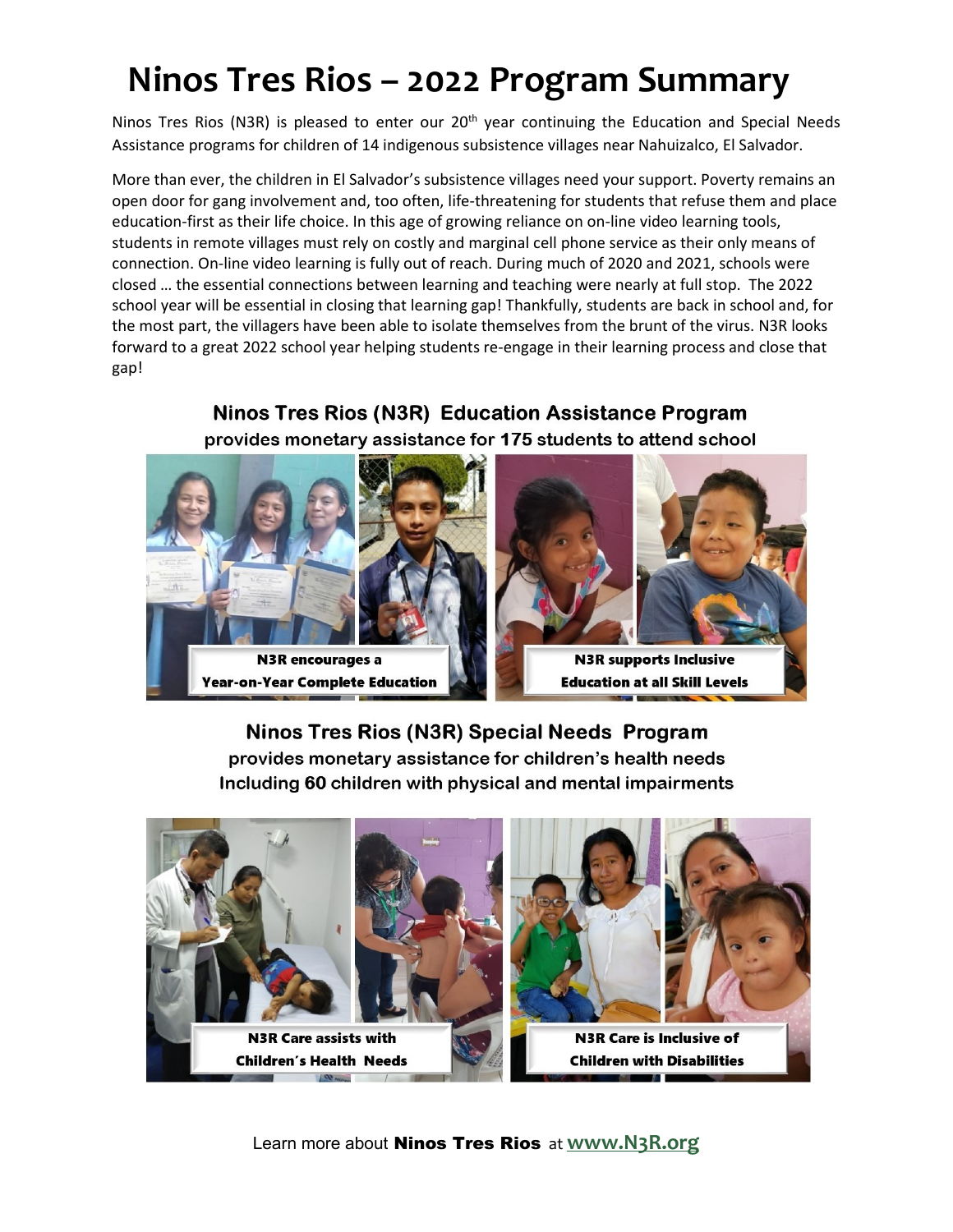# **Ninos Tres Rios (N3R)**

### **About our 2022 Budget**

The 2022 school year in El Salvador begins in late January.

Thanks to your generosity we are entering our 20<sup>th</sup> year! There are many students and children with disabilities that need help, so please continue supporting us.

N3R has set a budget goal of \$61,000 for 2022.

The roughly 8% increase will enable us to reach our education assistance goals and improve the lives of a growing number of children with special needs.

**Remember … we are all volunteers …. 100% of what we receive from you goes to the causes.**



### **Ways to Give**

We are a faith based organization responding to many emergency situations beyond our planned budget. N3R faithfully relies on your donations to meet these planned and unforeseen challenges.

| <b>Check Donations</b>                                                                                                                                         | <b>Employee Giving and Matching Gift Programs</b>                                                                                                                                                                                             |
|----------------------------------------------------------------------------------------------------------------------------------------------------------------|-----------------------------------------------------------------------------------------------------------------------------------------------------------------------------------------------------------------------------------------------|
| Please make checks payable to Ninos Tres Rios<br>Checks may be mailed to the following address:<br>Ninos Tres Rios<br>1221 148th Ave. NE<br>Bellevue, WA 98007 | We encourage you to check with your Human<br>Resources department to see if your company<br>matches charitable contributions or volunteer<br>hours.<br>Employees are already giving to N3R through<br>established employee matching programs. |
|                                                                                                                                                                |                                                                                                                                                                                                                                               |
| <b>On-line Donations</b>                                                                                                                                       | <b>Investment Fund Cash and Stock Transfers</b>                                                                                                                                                                                               |
| You can make a secure on-line donation to Ninos<br>Tres Rios (N3R) by any one of the following links:                                                          | Transfers from your investment account to N3R<br>can offer significant tax advantages.                                                                                                                                                        |
| • www.N3R.org [Donate button]<br>• Paypal/Ninos Tres Rios                                                                                                      | • IRA cash transfers may be made to N3R's<br>account at Wells Fargo Bank or by check.                                                                                                                                                         |
| • Paypal.me/NinosTresRios<br>• Our Facebook page [Learn More button]                                                                                           | • Stock transfers may be made to N3R's<br>WellsTrade Account.                                                                                                                                                                                 |

Ninos Tres Rios (N3R) is a Federally recognized 501(c)3 non-profit. All donations are tax deductible.

If you like what you see and have a heart for raising awareness through a personal fundraising project, we look forward to hearing from you. Just email us a note at [N3RforKids@comcast.net](mailto:N3RforKids@comcast.net) and a member of our board will gladly follow up!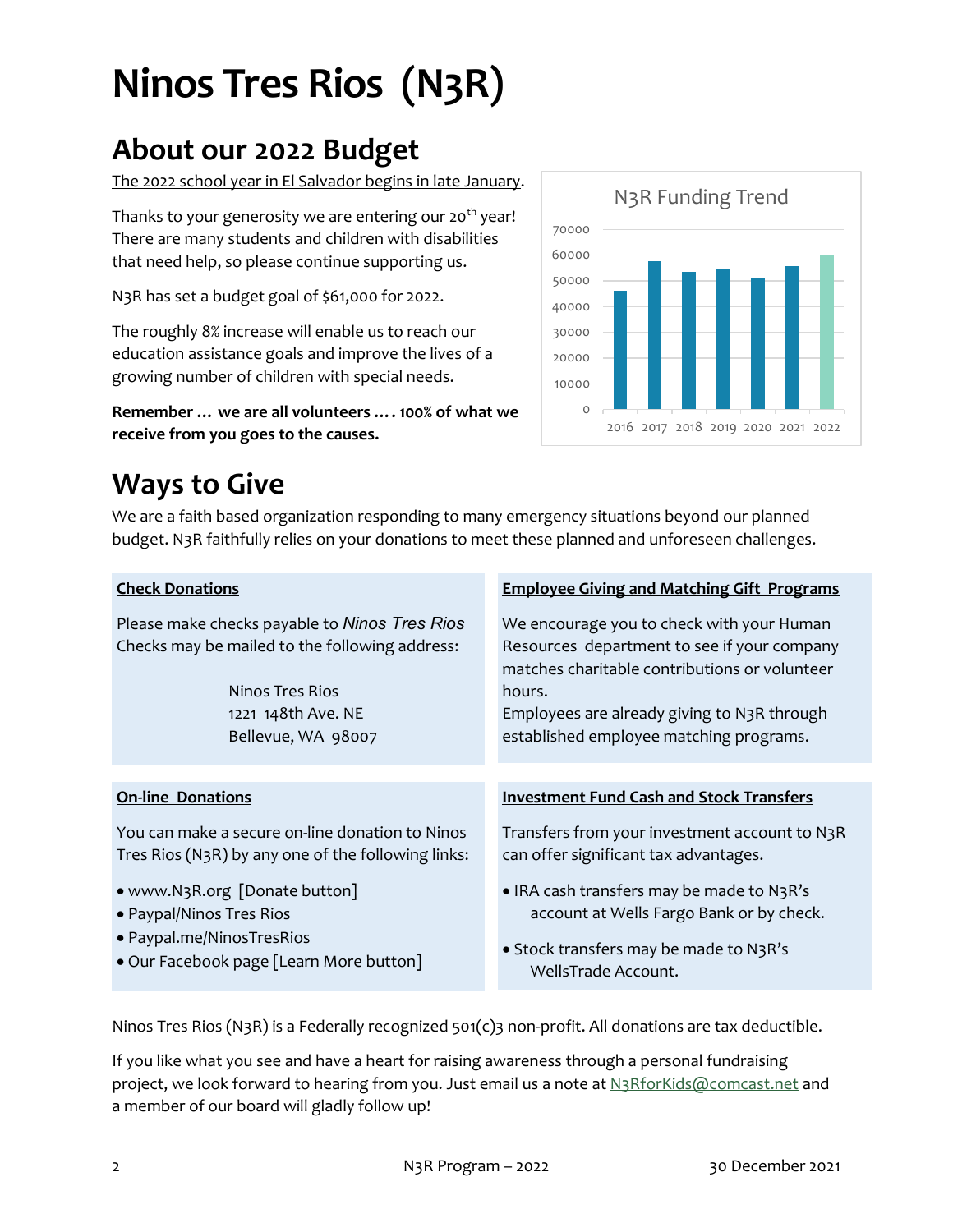## **Ninos Tres Rios (N3R)**

### **How N3R's Assistance Programs Operate**

N3R partners with Una Vida Mejor (UVM) to manage our programs in El Salvador. UVM is a registered non-governmental organization (NGO) located in San Salvador, that mirrors our 'allvolunteer' framework with emphasis on 'enabling local people that have a heart to serve'.

El Salvador has nationalized education and medical systems. Those systems have limited resources that too often do no reach families in the rural subsistence villages we serve. Our partners in El Salvador make their best effort to connect the people into available national resources. Even so, poverty prevents the families from paying even the minimal costs that might be involved. N3R funds assist with those expenses.

Our donor network has historically enabled an assistance fund of just over \$50,000 per year, which is shared between student education and special needs of children with disabilities. We hope to reach donations of \$60,000 for 2022 and would love your ideas and fund raising skills in helping us reach that goal … and beyond!

#### **N3R Education Assistance Program**

N3R funding primarily enables K-12 students in poverty to attend school. Assistance is also available to students attending post-secondary (P-S) training and university.

During the 2022 school year, our partners at UVM expect to be providing monetary assistance to 175 students across the 14 villages we serve. The student mix is roughly 50% female and male. Students may attend the school of their choosing.

Our program is generally structured to follow a student from their earliest years until at least graduation from high school. UVM manages the education program in a manner that establishes a partnering relationship with each student and their family. As the student matures, that relationship becomes an anchor of support that encourages the student to make life choices toward a better future for them and their families.



**Elementary:** Students that begin their bond with the program during these formative years are more likely to remain close to the family, avoid gang involvement and continue to high school.

**High School:** Students that complete their first year of high school are most likely to make the commitment to graduate, enabling them to find better work opportunities in nearby cities.

**Post-Secondary and University:** For a community to progress beyond subsistence, it needs to nurture good leaders for the future. For those students that excel in the high school years, we encourage continued education through post-secondary technical schools or university.